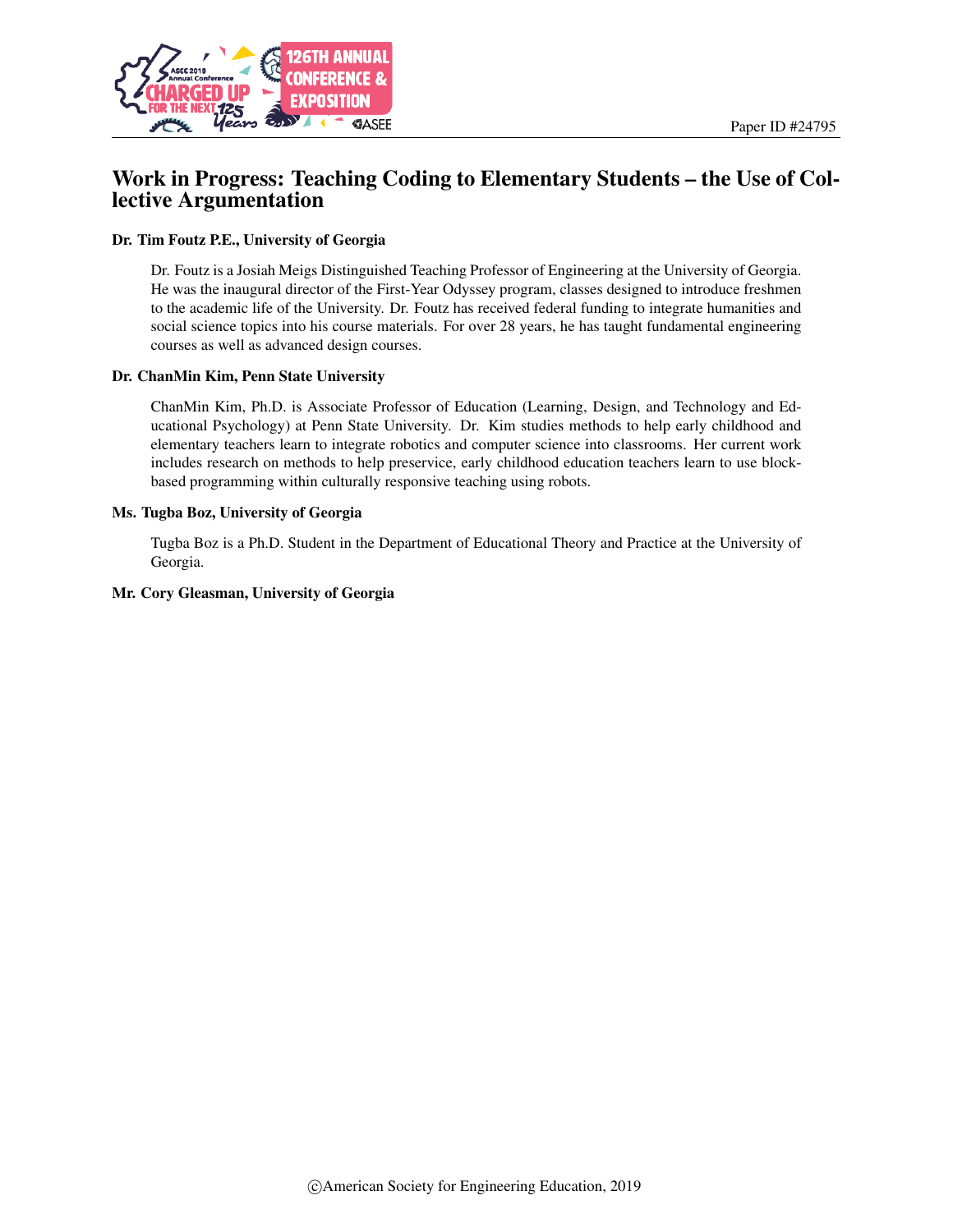# **Teaching Coding to Elementary Student: the Use of Collective Argumentation**

## **Introduction**

Students develop their perception of the STEM disciplines before and during the elementary school grades [1]. Interviews of 116 scientist and engineers, who are either practicing in industry or participating in graduate studies, found that 60-65% of both female and male interviewees indicated their interest in the STEM disciplines was developed before middle school [2]. A survey of 1000 scientist and 150+ students gives similar results [3]. When combined with findings, e.g., [4], [5] that suggest that the elementary years are when students develop self-efficacy, intrinsic motivation, and career-relevant interest, one can conclude the elementary school years is a critical time to increase student engagement in a discipline such as computer science.

Bringing computer science into the early grades can be a challenging task since very few teachers who graduated from programs had an objective to build one's capacity to engage computer science subjects. The literature has some manuscripts, e.g., [6] that discuss the coding skills of practicing teachers. After reviewing these manuscripts, it is apparent that most k-12 teachers, especially elementary teachers, are novice programmers. Computer science education literature reports that novice programmers tend to use a trial-and-error approach when they are given the opportunity to develop a functional computer program (see: [7], [8]). Since elementary school teachers have a significant impact on student motivation to pursue computer science and other STEM careers, our team believes it is crucial that these teachers develop their capacity to code and this capacity is built on a structured reasoning process rather than trial-and-error. Having this capacity, teachers can teach their students how to coding using structured reasoning.

A long term objective of our research group is to align the approach teachers use for teaching coding with the approaches already used to teach mathematics and science, thus increasing the probability that coding is taught as standard content rather than a topic relegated to an afterschool or enrichment program for only some students. One step toward achieving this objective is the development of a prototype course available to undergraduates enrolled in education programs. During the first phase of our current project, the research team developed this prototype course, called the CALC course herein. This course is based on our initial ideas of how collective argumentation can be used to teach students how to code. This course was offered to practicing teachers during the 2018 spring semester, and the aim was to determine how these teachers would use collective argumentation to learn how to code and what lesson plans they would develop to teach their students how to code. This paper discusses the initial phase of the course and the knowledge, either existing or generated, that is critical for project success.

### **Background and Theoretical Framework**

Collective argumentation [9] is an effective learning strategy for promoting deep level understanding course content and is used in k-12 education due to its relationship with critical and higher order thinking. During the collective argumentation process, the student must

• articulate the reason for approaching a problem in a particular way,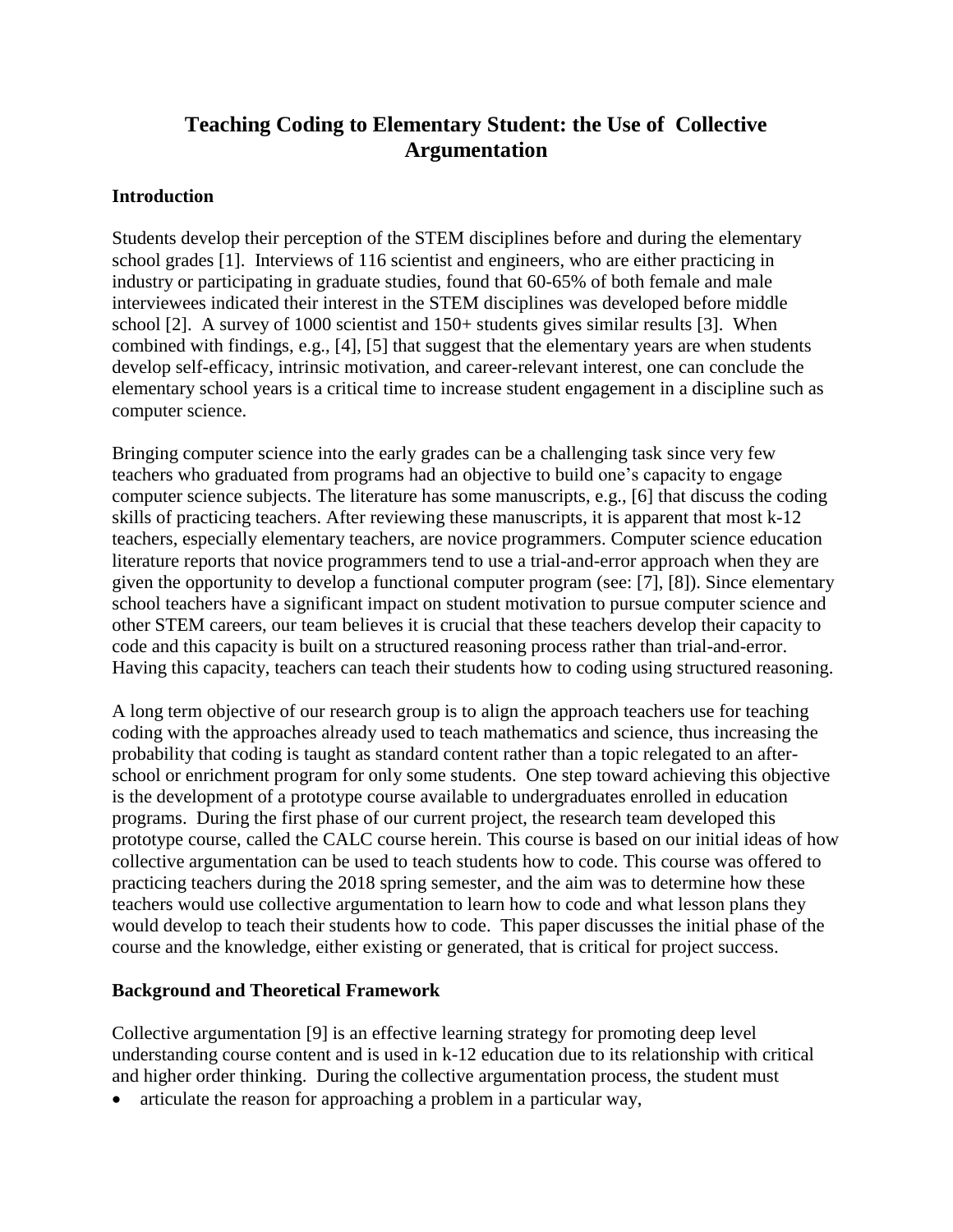- justify the approach using data and information to support the reasoning, and
- provide the principles that establish the justification.

In mathematics and science education, the use of argumentation to assess student knowledge relies on three core components commonly called the claim, data and warrant (Table 1). Multiple examples of teachers facilitating collective argumentation can be found in the literature and the critical role the teacher has in helping the student see patterns and developing their justification for claims e.g., [10], [11], [12]. Given the significance of argumentation in the teaching and learning of mathematics and science, two core elements of the elementary school curriculum, our research team believed collective argumentation is a foundation for instruction in coding, particularly in the elementary grades.

|                           | <b>Mathematics</b>          | Science                                                                               |
|---------------------------|-----------------------------|---------------------------------------------------------------------------------------|
| Claims: Statements whose  |                             | For this problem, the slope of The lower a car is placed on the                       |
| validity is being         | the function is 8           | sloped ramp, it will travel a                                                         |
| established               |                             | shorter distance on the floor                                                         |
|                           |                             | Data: Statements provided The student used a table with From previous experiment, the |
| as support for the claims | x and y values              | student has a table showing                                                           |
|                           |                             | height on the ramp and velocity                                                       |
|                           |                             | at the end of the ramp                                                                |
| Warrants: Statements that | Student shows that a change | The student demonstrates                                                              |
| connect data with claims  |                             | in y is 8 when x changes by $1$ velocity-distance relationships.                      |

**Table 1.** Components of argumentation in mathematics, science, and engineering

# **Course background**

ETES 6030 Robotics for Teachers is an existing technological studies graduate-level course that was the foundation for the CALC prototype course. The content of this current ETES 6030 course includes coding and prepares teachers to teach not only about controllers, sensors, and actuators but also about programming logic. Sequential, repetition, and selection control structures are examined and applied in the programming of robots within integrated learning activities addressing mathematics, science, English language arts, and social studies standards. While ETES 6030 does not include a focus on argumentation as an approach for learning to code, this course provided a foundation our research team used for modifying existing course materials rather than designing an entirely new material.

The prototype CALC course was taught using a blended delivery with four 3-hour face-to-face class meetings and weekly online learning activities. It was generally believed that this approach aligned with the work demands of the participating teachers. This delivery structure provided approximately 1800 minutes of instruction over a semester. The face-to-face class meetings were held in the media center of the participating elementary school. The CALC course focuses on (a) what is argumentation, (b) how to implement argumentation, and (c) how to use collective argumentation to learn how to code within the context of mathematics and science content learning. The objectives of this CALC course are (a) enhance teacher knowledge of argumentation and its application within the context of mathematics and science learning, (b) increase the teachers' ability to code robots, (c) develop the teachers' capacity to use collective argumentation in coding activities that were consistent with grade-appropriate mathematics and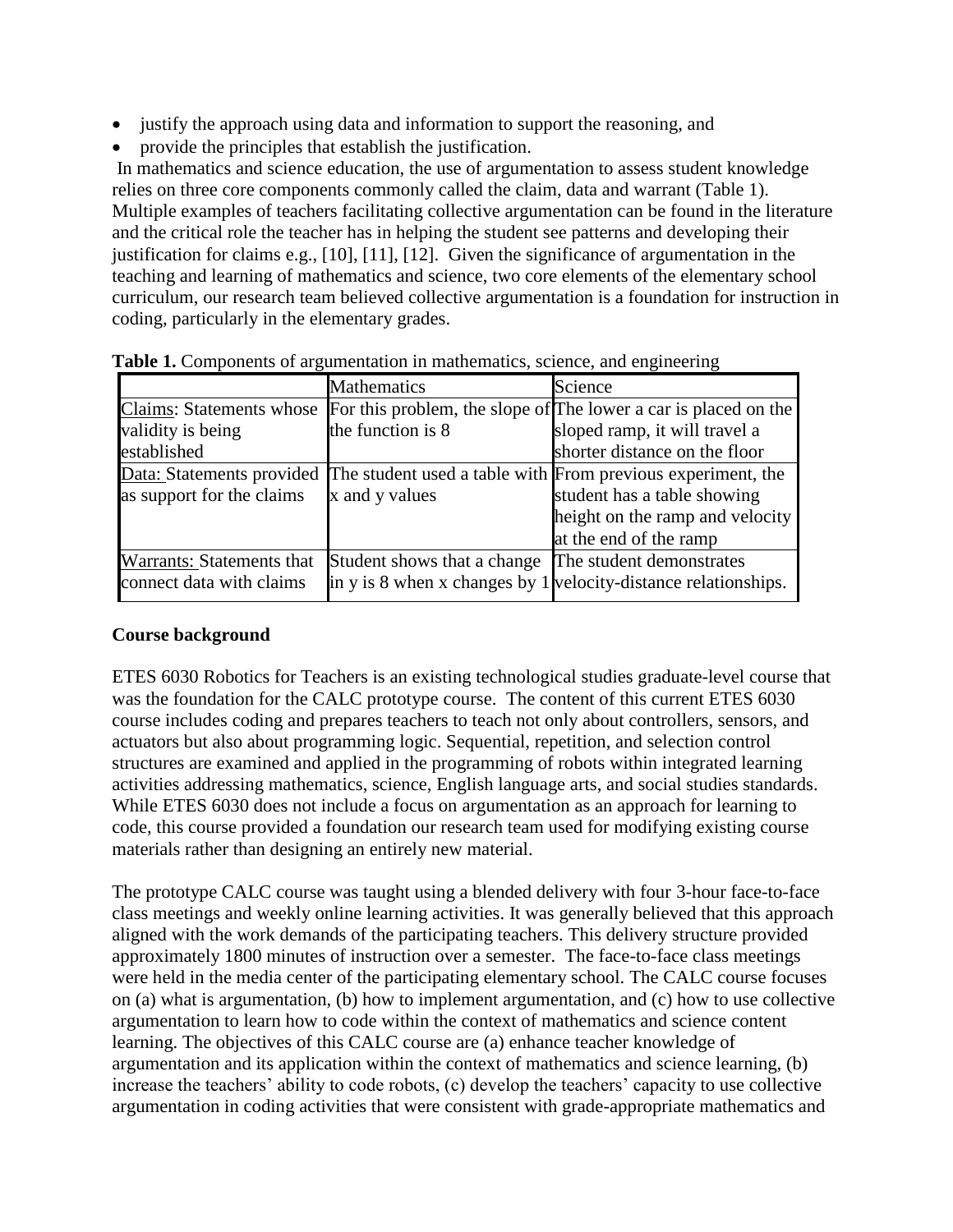science content, and (d) to develop CALC-based mathematics and science lessons that could be applied in the teacher's elementary classroom. The initial form of the CALC course was built around the integration of three elements,

- Teacher Support for Argumentation-how to facilitate discussions and behaviors
- Choice of Task-identifying goals that develop the cognitive skills needed to code logically
- Coding Content-building the enrolled teachers' knowledge of coding.

Course activities and assignments were used to help the enrolled teachers understand each of these elements and how to integrate them into the learning of mathematics, science, and coding.

Fourteen elementary school teachers from our partnering school district enrolled in the course as non-degree seeking graduate students. The teachers had a wide range of prior knowledge and experience with coding and robotics. Six had enrolled in at least one of two workshops that were taught by members of our research team during the summers of 2016 and 2017. These workshops focused on the use of educational robotics in middle school grades. The other 8 teachers had little to no background knowledge of robotics or coding. The enrolled teachers also had different instructional responsibilities with 11 teachers teaching either  $3<sup>rd</sup>$ ,  $4<sup>th</sup>$  or  $5<sup>th</sup>$  grade. Two of the teachers support instructional support as STEM teachers or media specialists; one teacher taught in an English-to-Speakers-of-Other-Languages (ESOL) class setting. The teachers represented a diverse school district (Table 2). The range of teachers' prior knowledge of coding as well as their responsibilities and school settings created a challenging learning environment.

|              |                      | Free/Reduced<br>Lunch | Mediu<br>m<br>Income | Parent<br>Education        |                     | <b>Student Demographics</b> |                         |              |
|--------------|----------------------|-----------------------|----------------------|----------------------------|---------------------|-----------------------------|-------------------------|--------------|
| Schoo        | Povert<br>V<br>Level |                       |                      | $\triangle$ High<br>School | Some<br>Colleg<br>e | White                       | African<br>America<br>n | Hispani<br>C |
| A            | 24%                  | 78%                   | \$43k                | 19%                        | 15%                 | 76%                         | 6%                      | 9%           |
| B            | ---                  | 66%                   | \$54k                | 24%                        | 19%                 | 70%                         | 7%                      | 14%          |
| C            | 17%                  | 59%                   | \$41k                | 26%                        | 14%                 | 77%                         | 8%                      | 13%          |
| D            | 11%                  | 24%                   | \$58k                | 15%                        | 20%                 | 82%                         | 2%                      | 7%           |
| E            | 9%                   | 44%                   | \$72k                | 8%                         | 22%                 | 71%                         | 4%                      | 15%          |
| <b>State</b> | 17%                  | 62%                   | \$49k                | 14%                        | 21%                 | 55%                         | 31%                     | 8%           |

**Table 2**. Description of the elementary schools in the partnering school district

# **Data collection and Analysis**

### Interviews

Three instructors developed and taught all material for the prototype CALC course. These instructors were interviewed at the end of the semester and asked to reflect on the following questions

- Did the process used for developing the course and material align with your assumptions made at the beginning of the semester?
- Did the process used for developing the course's teaching approach align with how you believe the teachers assumed the process of the course would work?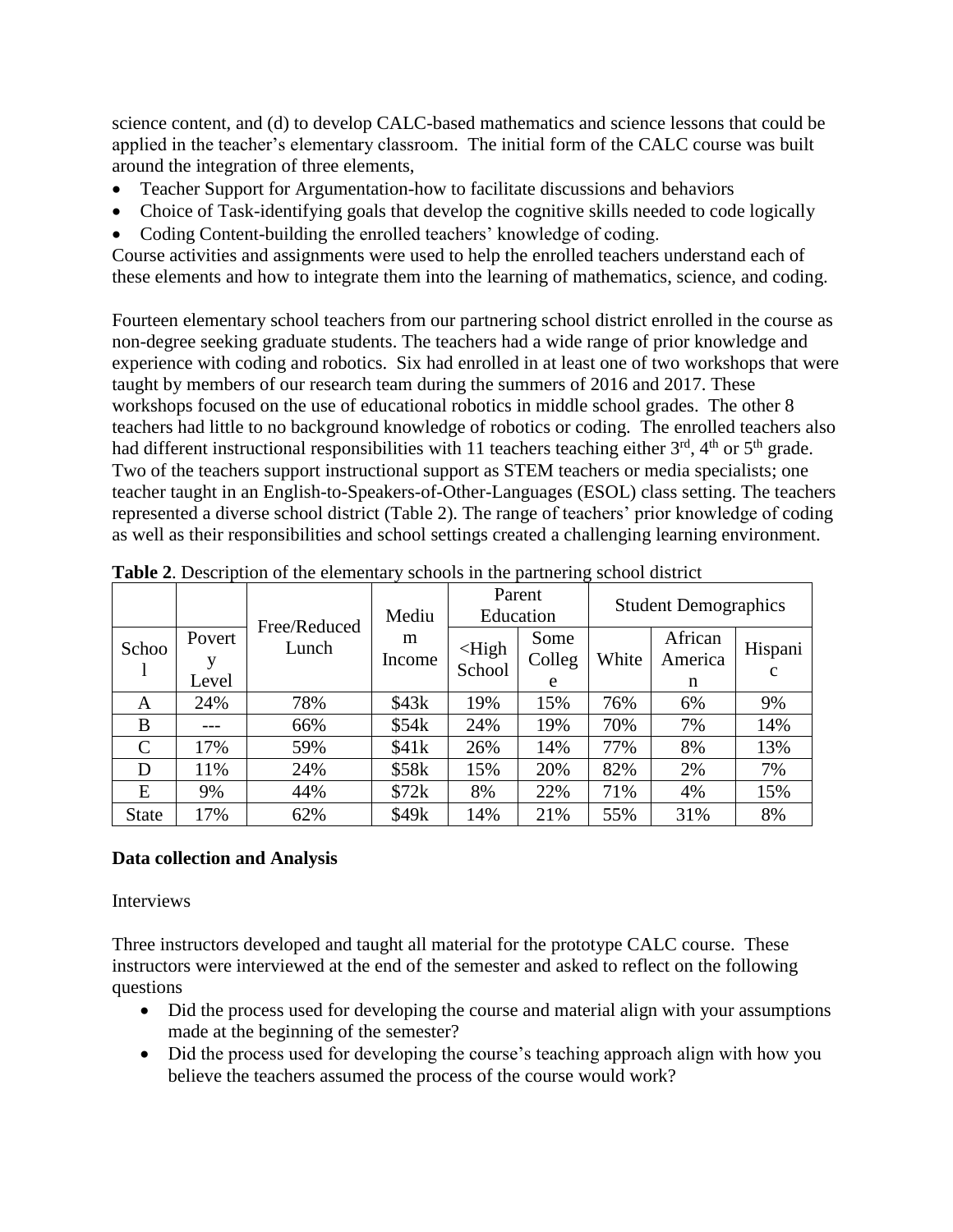- Did you believe the teachers trusted that the CALC approach would do what it claims? Expand if you can on your answer
- Do you believe all of the steps of the CALC process guide the student to the most important parts of argumentation for coding?
- What is the new knowledge (that you have uncovered or have discovered there is a lack of) that you need to make the CALC process work?

The responses were audio recorded, transcribed and analyzed for emerging themes.

Graduate students and three faculty members who work on the CALC project and assist with the course were asked to reflect on the above questions and provide written responses. These written documents were analyzed for emerging themes.

All of the teachers who completed the CALC course were interviewed at the end of the semester. They were asked to reflect on the course material and how the course was taught. At the end of the interviews, the teachers were given a coding activity and were directed to "discuss" how to develop the code. These interviews were video-audio recorded, transcribed and analyzed for emerging themes.

### **Results and Discussion**

### Instructor Interviews

The assumptions that the instructors made when developing course material and the approach for presenting that material did not align with the actual flow of the course. During previous semesters, the instructors taught ETES 6030 course, which was the basis for the CALC prototype course, and graduate students completing that course had mastered the building and coding of several robot designs even when the course was a 100% online course. Therefore, the instructors of the CALC prototype course anticipated teachers would be able to engage the coding of educational robots to a deeper level than what occurred. The instructors dedicated most of the face-to-face class meetings developing the teachers' content knowledge of argumentation and allocated most of the online learning activities to coding. The instructor who focused on the coding aspects of the course found that the teachers struggled with the building of coding structure when they were given different platforms. The instructors who focused on the argumentation aspects of the course found some teachers struggled with argumentation as a reasoning approach to building code and would fall back on trial-and-error approaches to coding. One response was "*The teachers were too busy to sense what the CALC approach meant (as a whole, especially) and what it would do because their focus was on learning about the components of the CALC approach such as coding and argumentation*." The instructors thought they had placed appropriate intervention pieces into the online portion of the course, but after reflecting on the overall success of the CALC course, one instructor stated, "*Another piece that I was thinking about actually this morning that may be a little bit of a tangent on this, but something we might want to look at is the novice to expert continuum. Novices do things a certain way, and a lot of times it's a little bit more by the numbers kinds of things, and then experts do it a bit different way. Kind of what led me to think about this was the ... Remember in our English classes somewhere maybe high school, probably not college but high school, we did things like diagram sentences. We were taught to use outlines of various types and various levels*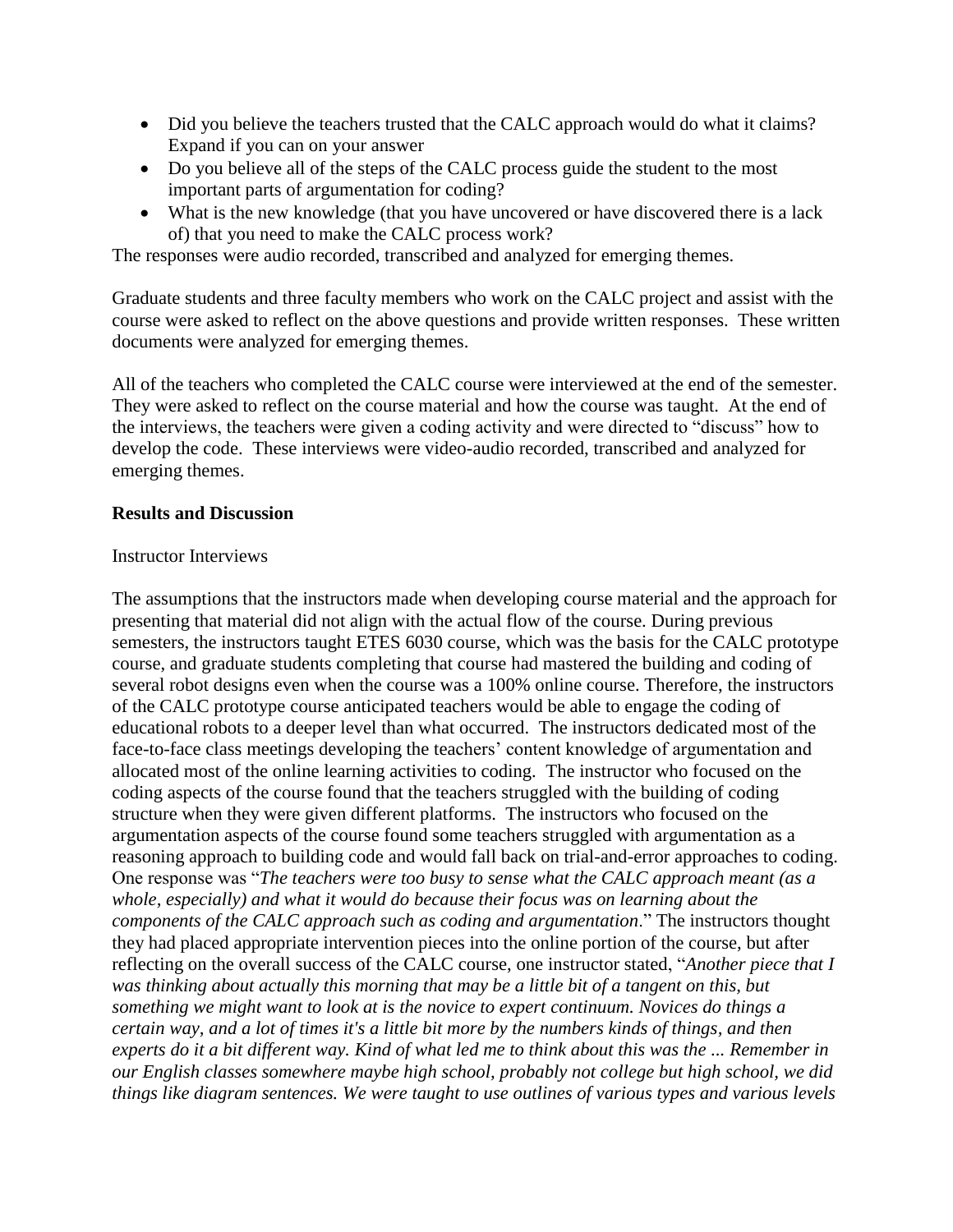*of detail, and in some cases, we were forced to do that in English classes, in particular, writing classes. But when's the last time either of us diagrammed a sentence? Probably not recently. I don't even know that I remember how to do that."* This statement plus others made during the interviews were interpreted as follows:

*the teachers who never had a coding course tended to focus on the step-by-step procedures of argumentation and of coding as separate items while the teachers who had some experience with coding focused on learning how to engage in and the implementation of collective argumentation as a means to learn how to develop coding*.

Another common theme that emerged from instructor conversations is the realization that the teachers entered the course assuming they would only learn how to code educational robots. Several of the teachers expressed surprise to learn that a large portion of the course would focus on argumentation for learning how to code. The instructors are developing a transformative approach to the learning-how-to-code; the teachers could have been expecting a typical coding course; so, having the teachers surprised about the course content and presentation could be considered logical. As one instructor noted, the course syllabus and other information was sent to the teachers prior to the first class meeting, "*So their* [the teachers] *picture of what the course*  [should have been] was *pretty well shaped at the outset, and I think the descriptions we gave, the combination of robotics argumentation, was fairly balanced*".

#### Graduate Students

Responses provided by the graduate students aligned with those given by the instructors. Two graduate students provided interesting viewpoints about the CALC prototype course. One wrote "*I think for me the most important part is to make sure teachers have a comprehensive understanding of what is argumentation and how can it work with coding. Some of the participants usually have separate parts of teaching coding and argumentation in their lesson plan but are struggling on how can combine with them together. So, I think this is what we should work on this year*". The other wrote "…*practitioners have to do more than use a combination of the teaching strategy and the content. For example, simply using argumentation and coding disconnected within the same lesson does not mean you are implementing the CALC approach*. [The teachers need to have an] *understanding that argumentation is used to teach the coding process is the goal of CALC. Furthermore,* [the teacher's ability to recognize] *that argumentation is inherent to the coding languages is key to being able to create a learning environment where the CALC approach is implemented appropriately*." Most of the graduate students believed, at the start of the course, the teachers would recognize how the elements of argumentation and coding interacted, but later realized the teachers struggled with understanding these interactions. One student suggested the course needed to be differentiated to align with varied background/needs of groups of teachers. Another observed that having the teachers develop real lesson plans for their classroom helped them combine coding and argumentation particularly those teachers who entered the course with limited content knowledge of coding.

### CALC Research Members

Three faculty members who were responsible for analyzing the data collected during the CALC course reflected on their observations of the course. They concluded that preliminary findings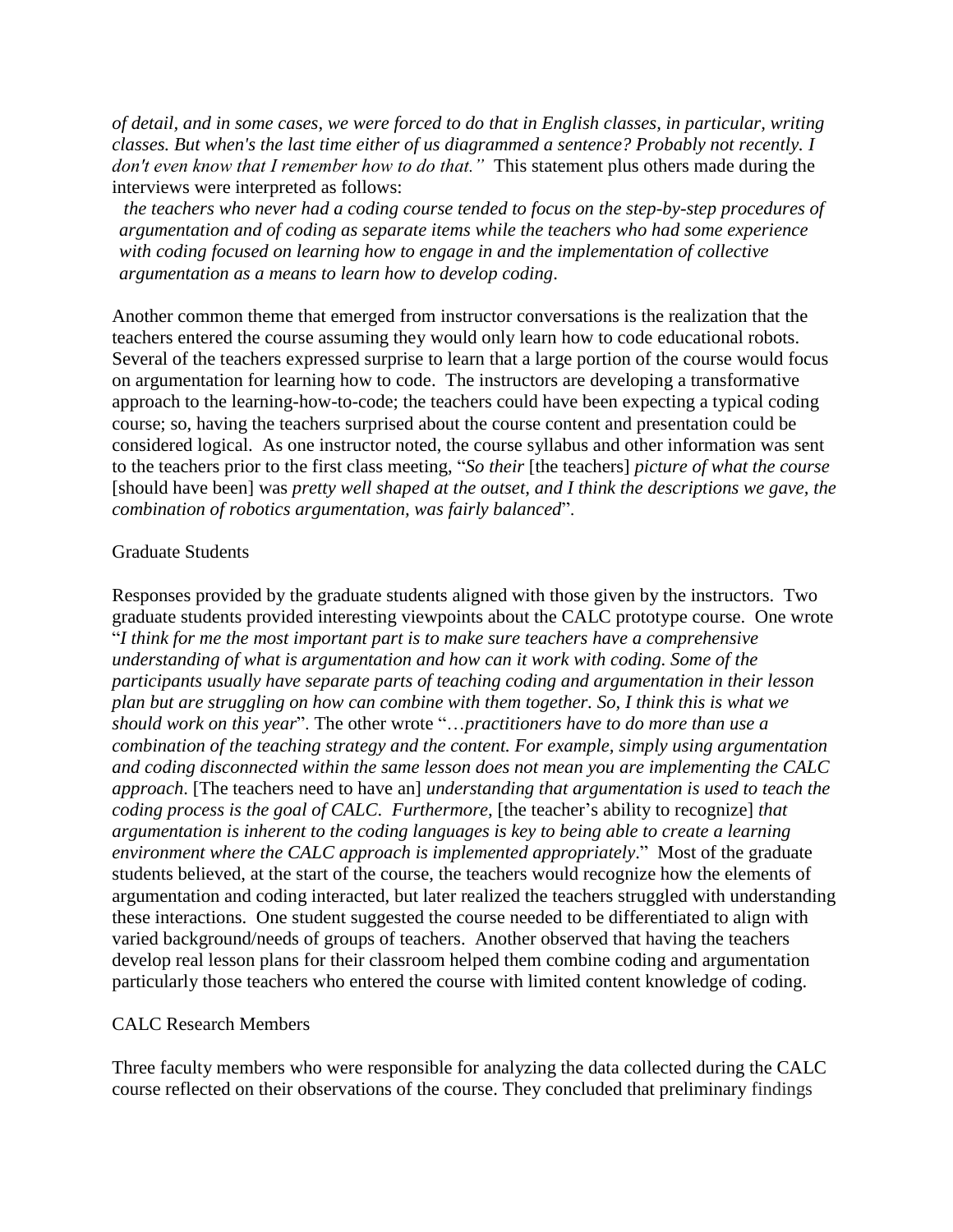suggest that the connection between coding and argumentation was viewed differently among teachers. These differences were related to school demographics, the approach each school took with assigning instructional responsibilities (e.g., STEM-focused specialist versus one teacher responsible for all subjects) and teacher initial coding experiences when entering the CALC course. Despite the identified differences, most of the teachers asked for more examples that could serve as models to follow when they developed their plans to teach coding through argumentation.

### Teacher Interviews

All 14 of the teachers enrolled in the CALC course were interviewed by a member of the research team. They were asked to respond to a set of questions designed to investigate how the course material impacted their content knowledge of coding, how to learn coding via collective argumentation and how they envisioned teaching coding in their classroom. Preliminary analysis of class assignments indicates that the majority of participating teachers recognized sequence, repetition, and selection control structures, and used related coding strategies although various forms/levels of coding knowledge were noted. At the midterm of the course, some teachers considered "better" coding to be the inclusion of aesthetic features such as coding in sounds and visual effects. By the end of the course, most of the artifacts suggest that most of the teachers considered "better" coding to be more efficient coding structure. A few teachers, particularly those entering the course with some coding experience, provided artifacts with more complex coding sequences and demonstrated the use of conditionals and repeat structures. The preliminary analysis of the interviews and artifacts suggests that teachers believe that incorporating collective argumentation into lesson plans could be a powerful tool to engage students in deep thinking while learning to code. While some teachers expressed a perception that demonstrated a bigger picture of argumentation to integrate coding with mathematics and science, other teachers expressed over-simplistic views on potential benefits (e.g., getting less lost during coding because of the collaboration that is part of argumentation).

One common theme emerged from the teacher interviews was related to the different learning levels and backgrounds of students in a single classroom and how these difference could impact how coding was taught. For example, one teacher was responsible for working with 7 students in an English-As-a-Second-Language class. This teacher stated,

"*my responsibilities are to help them strengthen their listening, speaking, reading, and writing of the English language so they can be successful in their academic[s]."* 

Another teacher was responsible for all topics taught in a traditional elementary classroom and taught 22  $4<sup>th</sup>$  grade students whose academic performance ranged from  $2<sup>nd</sup>$ -grade capabilities to 6<sup>th</sup>-grade capabilities. This teacher stated,

"*I have a lot of kids who aren't on the fourth-grade level. They're not ready for fourthgrade tests. They're not ready for fourth grade standards because they have all these other concepts that they're still struggling with, second-grade level, third-grade level"*

Both teachers were concerned about how tough it is to find the time to incorporate coding into classroom activities. These and other comments suggest CALC course material is needed to help teachers realize the process of collective argumentation is a scaffold that can be used at all grade levels, allows students help each other, helps each student to gain a similar level of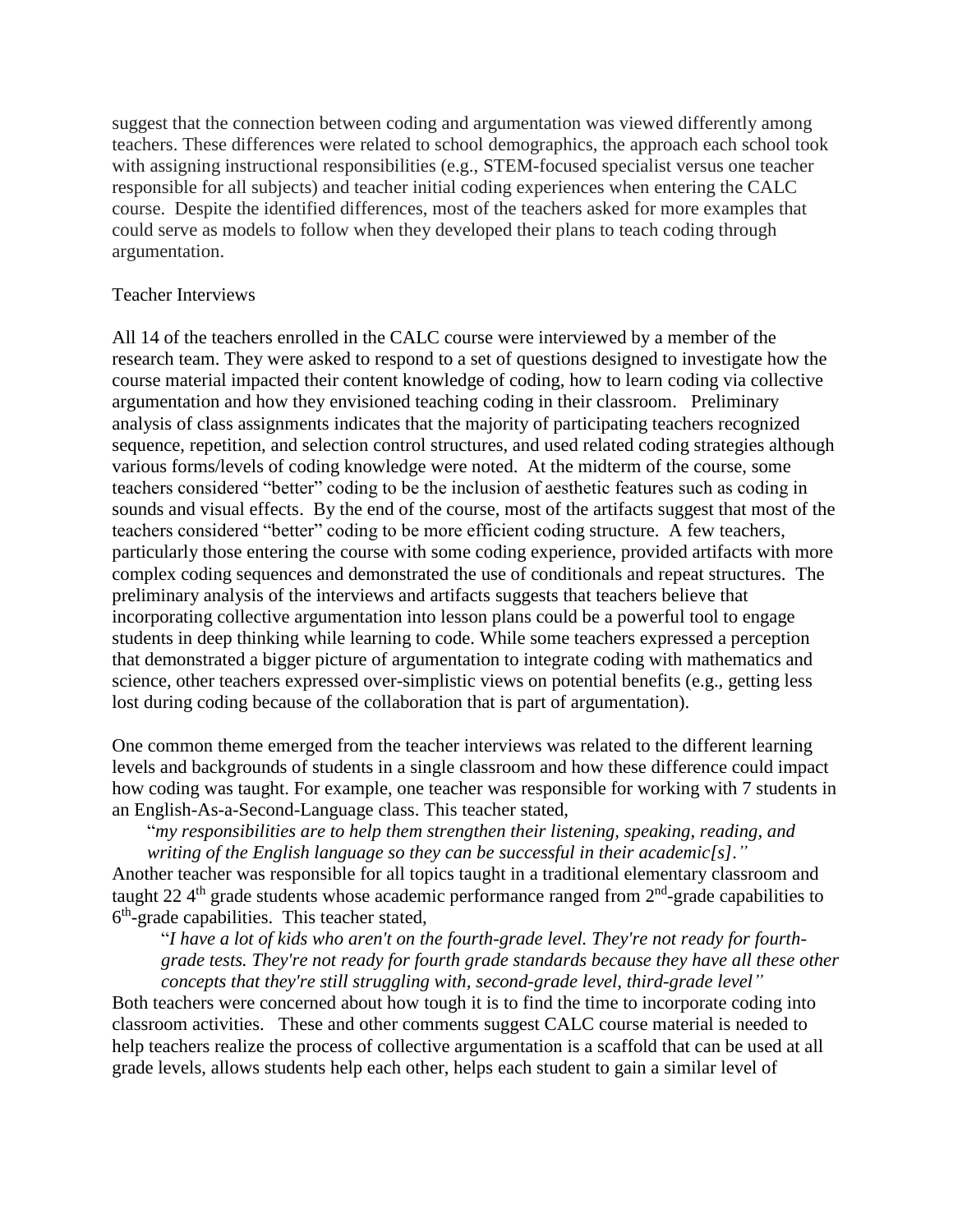understanding regardless of the content area and develops partnerships between teacher-andgroups-of-students.

Three teachers who had limited experience with coding before enrolling in the course demonstrated a strong understanding of the use of argumentation to teach students how to code and an ability to formulate ideas how to implement collective argumentation in the classroom setting where argumentation integrated mathematics, science, and coding. These teachers suggested students should be allowed to experiment with coding before introducing collective argumentation. One teacher provided an excellent viewpoint on this issue, stating

*"I mean I think the trial and error is good when they're first starting* [ie. Kindergarten] *because they have yet to see how it works. Then once they have that foundation and they know when you put it in a forward block it's going to go forward. Once they understand the basics, then I feel like you can implement a lot more than the trial and error approach, that is collective argumentation to learning how to code."*

Later in the interview, this teacher outlined how collective argumentation can be useful when trying to incorporate coding vertically across the entire school curriculum.

"*I've got kids that know a ton about it* [coding] *and some that don't know much of it, and then they get all jumbled up the next year. It's okay because they work with each other and they help each other out. If they knew two of the kids over here today, one of them has hardly used* [a coding program] *ever before and the other had a little bit of knowledge about it. They're going, "We are going to seat together and help each other out.…..I think definitely as far as when it comes to not just relying on the trial and error method [to learn coding], it* [argumentation] *definitely is important, because they can make arguments as to how something works, or why something works….. I think just definitely getting them to just think through what they are doing, and then connecting … they are collecting evidence and gathering data all day long in everything they do. I mean they really are. They are making claims with that. They just don't have the vocabulary for it, but I feel like they're making arguments and doing all that all the time. I think connecting the reasoning and the warrants back to all that is really, really important. It gets them … I think a lot of times when you get that part in too, you can understand when a kid gets something and doesn't get something*".

Another common theme that emerged was the teachers indicated the CALC course was too challenging for practicing teachers who had other responsibilities. Many indicated that the course helped them understand the use of collective argumentation to develop code for educational robots and how to use argumentation in mathematics and science. However, they highly suggested that the course provide an increased number of clear examples. One teacher stated

"[ the instructors need to show] *how does it all fit together, how can you make the best use of those opportunities, to show how to do it, how this works*."

Most of the teachers requested more face-to-face class meetings that were longer so they could try the CALC approach under the supervision of the instructors and provided more opportunities for teamwork.

#### **Knowledge needed to Redesign the CALC Course**

The research team used the interviews and review of teacher-produced artifacts to identify areas where existing knowledge needs to be used to define the final design of the CALC course and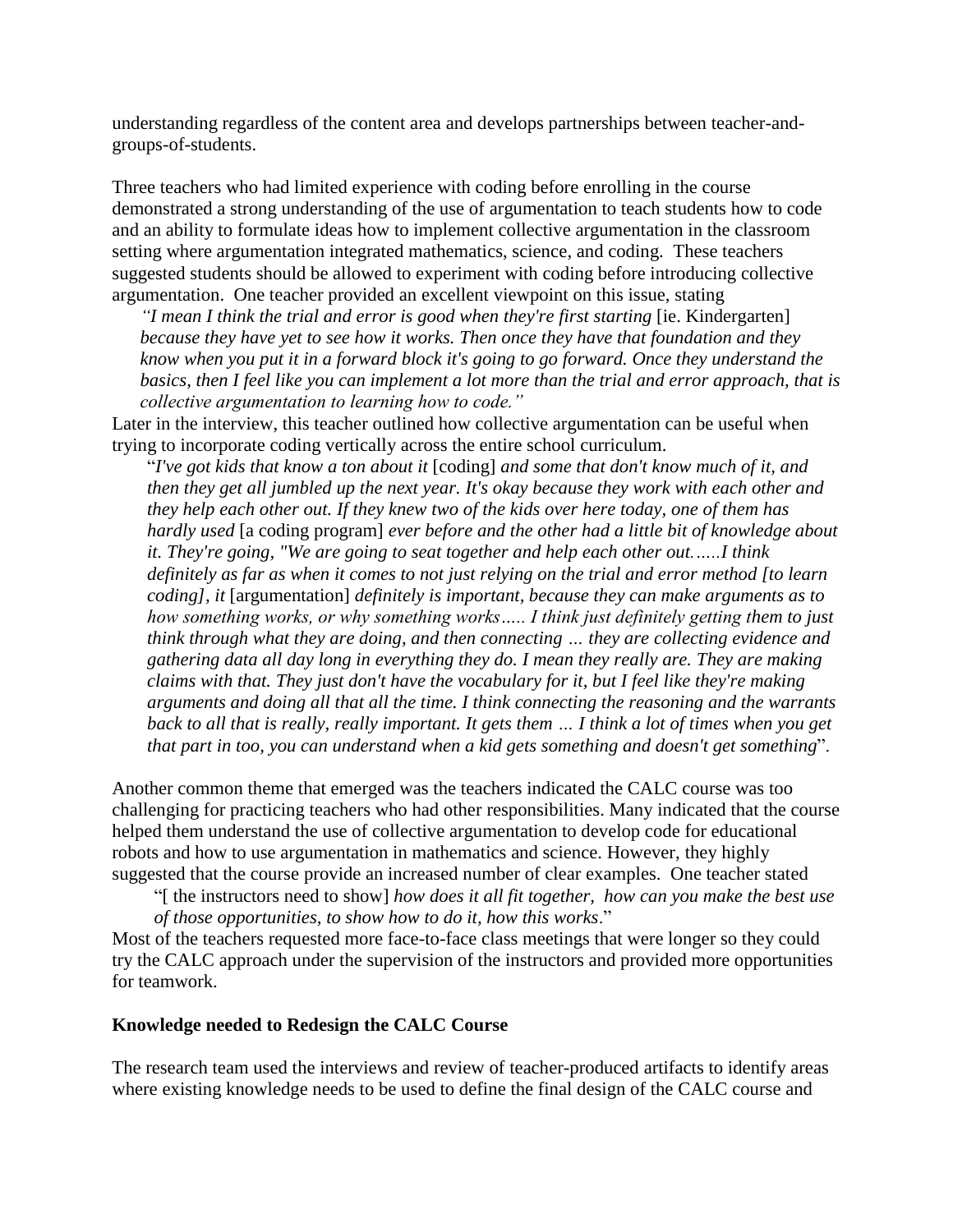where new knowledge needs to be generated for the final design of the CALC course to be successful.

- The teachers who had never coded before the course appears to have struggled with conveying coding content knowledge developed, particularly when they learned on one coding platform and then asked to apply that knowledge on another coding platform.
- The teachers' relational knowledge of the CALC approach was not developed to the level the instructors had intended. Preliminary findings suggest that the teachers understood each of the CALC elements (e.g., coding, mathematics, science, and argumentation) and coding content using an education robot platform, but struggled with knowing how the function of those elements interact with each other.
- Preliminary findings revealed that school demographics and the approach a school took to achieve the learning objectives of the elementary curriculum had a major impact on teacher's perspective how CALC could be implemented and how the teacher developed her/his lesson plan. Some teachers wanted the CALC approach to be presented specifically for their school design while others desired general instruction of the CALC approach.
- The set of teachers enrolled in this CALC course had varying levels of prior knowledge related to coding and argumentation and of different classroom responsibilities. This situation resulted in the instructors having to group the teachers and tailor lessons to each group. As such, many of the teachers felt "stressed" to keep up with the lessons. The next time this course is offered, the enrolled teachers should have similar if not uniform the content knowledge of coding. This action will reduce the diversity of instructional support needed by the entire class and create a more uniform collective learning environment. It is noted that the teachers were pleased with this unique learning experience and overall, the CALC concept was well-received.

# **Concluding Statement**

During the 2018 fall semester, the teachers implemented the CALC approach to learning in their classroom. The research team observed this implementation and identified knowledge areas that would improve the CALC approach. These new areas were combined with that reported above and the instructors redesigned the prototype CALC course. This new design was implemented during the 2019 spring semester. Findings from this second round of data collection and analysis will be reported during the presentation of this conference paper.



*This material is based upon work supported by the National Science Foundation under Grant #* 1741910*. Any opinions, findings, and conclusions or recommendations expressed in this material are those of the author(s) and do not necessarily reflect the views of the National Science Foundation.*

# **References**

[1] Schweingruber, H. A., Duschl, R. A., & Shouse, A. W. (2007). Taking Science to School: Learning and Teaching Science in Grades K-8. Washington, DC: National Academies Press